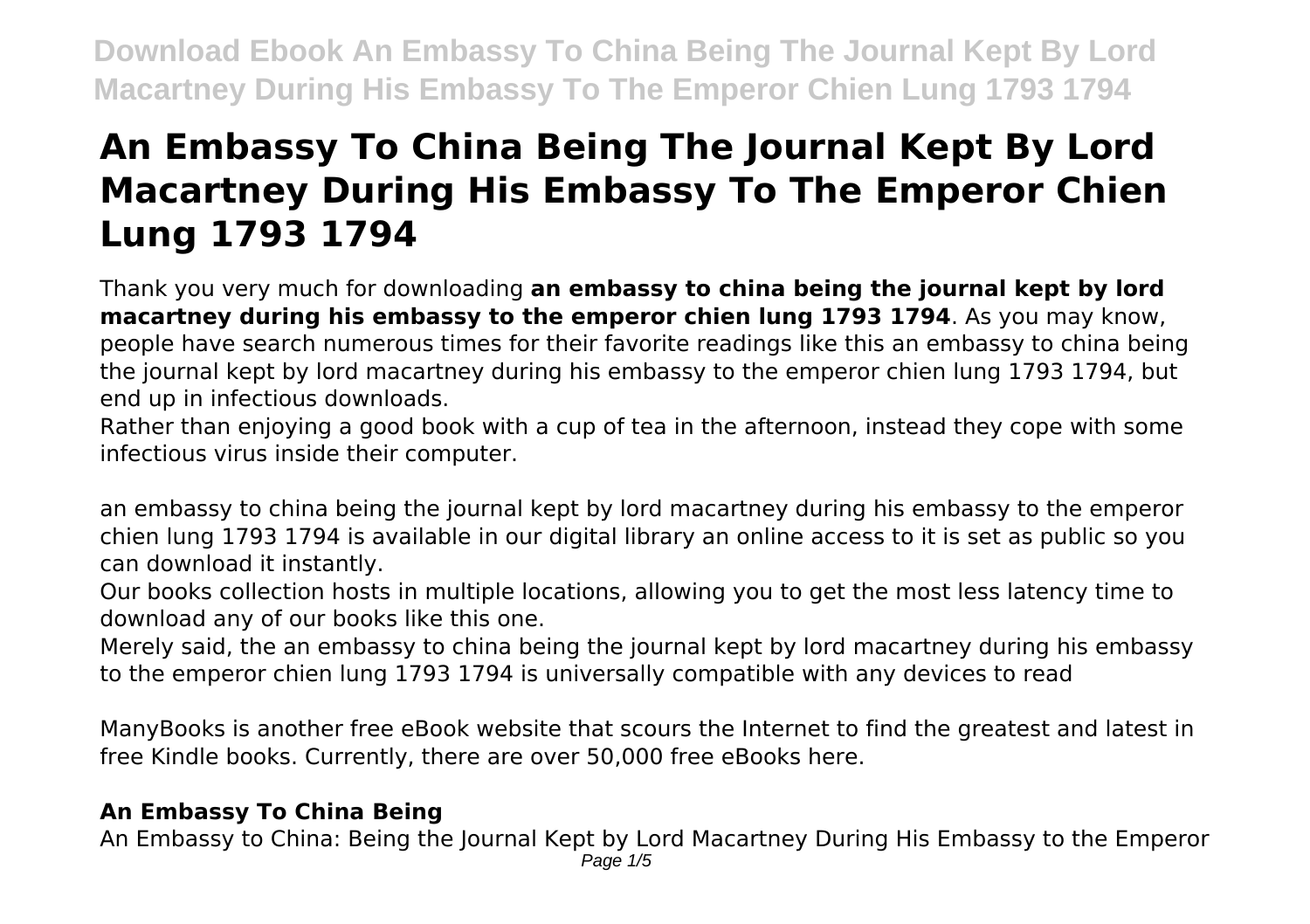Chʻien-lung, 1793-1794. Author. Earl George Macartney Macartney. Editor.

### **An Embassy to China: Being the Journal Kept by Lord ...**

An Embassy to China, being the journal kept by Lord Macartney during his embassy to the Emperor Ch'ien-lung 1793–4. Ed. by J. L. Cranmer-Byng. pp. xv + 421. Longmans, Green and Company, London. 1962. 42s. - Volume 95 Issue 3-4

#### **An Embassy to China, being the journal kept by Lord ...**

U.S. Citizens with emergencies, please call 010-8531 4000 . Outside of Office Hours, contact: 010-8531-3000. Outside of China: (+86) 10-8531 4000

#### **U.S. Embassy and Consulates in China**

Foreign students cannot enter China for time being, Chinese govt tells Indian embassy This story is from September 7, 2020 Yogesh Kabirdoss / Updated: Sep 7, 2020, 22:36 IST

#### **Foreign students cannot enter China for time being ...**

**NHHT The Embassy of the Republic of Trinidad and Tobago in the People's Republic of China was** officially opened on February 26, 2014 by the Honourable Kamla Persad-Bissessar, former Prime Minister of the Republic of Trinidad and Tobago.

### **Embassy in Beijing, China HARDHANDANDANDANG ASSESSMENT**

Embassy of the People's Republic of China in the Commonwealth of Australia Address: 15 Coronation Drive, Yarralumla, ACT 2600 Tel: 0061-2-62283999, Fax: 0061-2-62283836

#### **Embassy of the People's Republic of China in the ...**

The ambassador of Cameroon to China, H.E Mr. Martin Mpana warmly welcomes you to the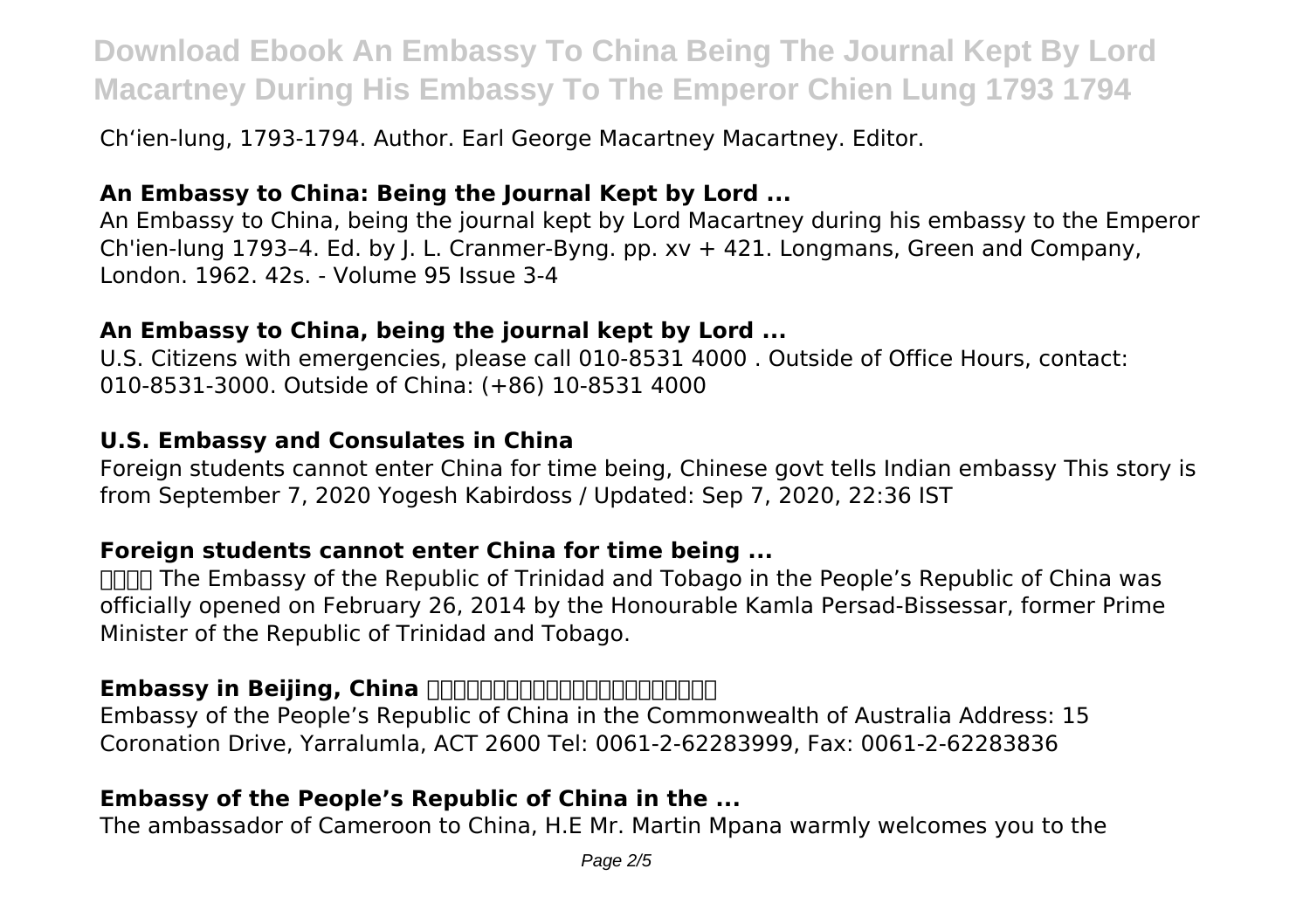embassy website. For over 45 years, the People's Republic of China and Cameroon have enjoyed productive and progressive bilateral ties, which have enabled both countries to deepen their connection.

#### **Embassy of Cameroon in China – Cameroon Embassy in Beijing ...**

In order to reduce cross-border transmission of Covid-19, starting from 8, November,2020, all Chinese and foreign passengers (including the Fast Lane passengers) who are to fly from Singapore to China will be required to take nucleic acid and IgM anti-body tests and then apply for a green health code with the "HS" mark or a green health declaration code with the "HDC" mark before boarding the ...

# **Notice on Airline Boarding Requirement for Certificates of ...**

The consular section of the Embassy will be closed on holiday on 25 Dec 2020 (Friday) and 1 Jan 2021 (Friday). For your convenience, we have made a special arrangement for collecting consular documents between 9:00 and 12:00 on 24 Dec 2020 (Thursday).

## **Embassy of the People's Republic of China in the Kingdom ...**

Embassy of the People's Republic of China in the United States of America 3505 International Place, N.W. Washington, D.C. 20008 U.S.A. Tel: +1-202-495-2266

## **Notice on Airline Boarding Requirements ... - China. Embassy**

Chinese citizens should make a prior visa application before entry, which can be obtained from Zimbabwean Embassy in Beijing or the Chief Immigration Office in Harare. Except children less than one year old, all the visitors from infected areas are required to have certificates of vaccination against cholera and yellow fever.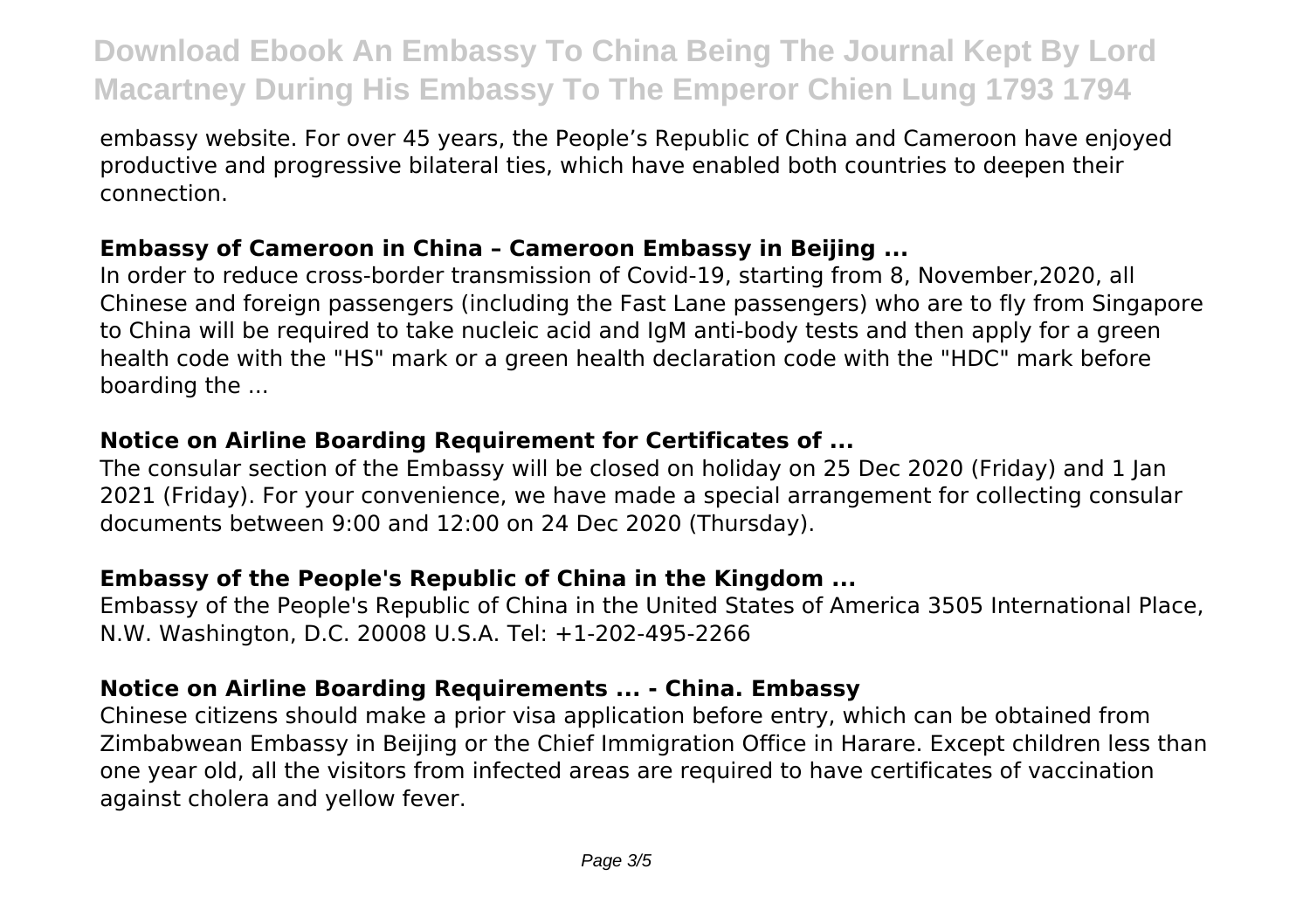# **Zimbabwe Embassy in China, Beijing**

Embassy of Canada in Beijing, China The EmbassyPage for Canada's embassy in Beijing has updated contact details for the mission, and for the consular section of the embassy, including address, telephone number, fax number and email address, as well as information about the embassy's website and social media presence.

### **Embassy of Canada in Beijing, China**

Burundian Embassy in Beijing runs an inclusive range of consular services to local, Burundian, and international citizens in China. The Burundian Embassy in Beijing supports Chinese citizens through its consular services, if they: Need general or specific info regarding Burundian economy, culture, sports, education and more

# **Embassy of Burundi in Beijing, China - Embassy WorldWide**

China maintains an embassy in Valletta. Malta and China abroad The Maltese embassy is one of 397 foreign representations in China and one of 178 foreign representations in Beijing. See more at the China EmbassyPages.

## **Embassy of Malta in Beijing, China**

The Embassy of D.R.Congo in Beijing is located very near to the Embassy of the Republic of Cameroon. You can take a public bus, get off at Liangma Qiao stop and walk southward for a block, then turn west and after a few minutes' walk, you can find the embassy very easily.

# **Embassy of D.R. Congo (Kinshasa) in China, Beijing**

Pete Buttigieg reportedly being lined up as Biden's US ambassador to China. The Afghanistan war veteran was an early rival to Joe Biden during his run for the Democratic presidential nomination.